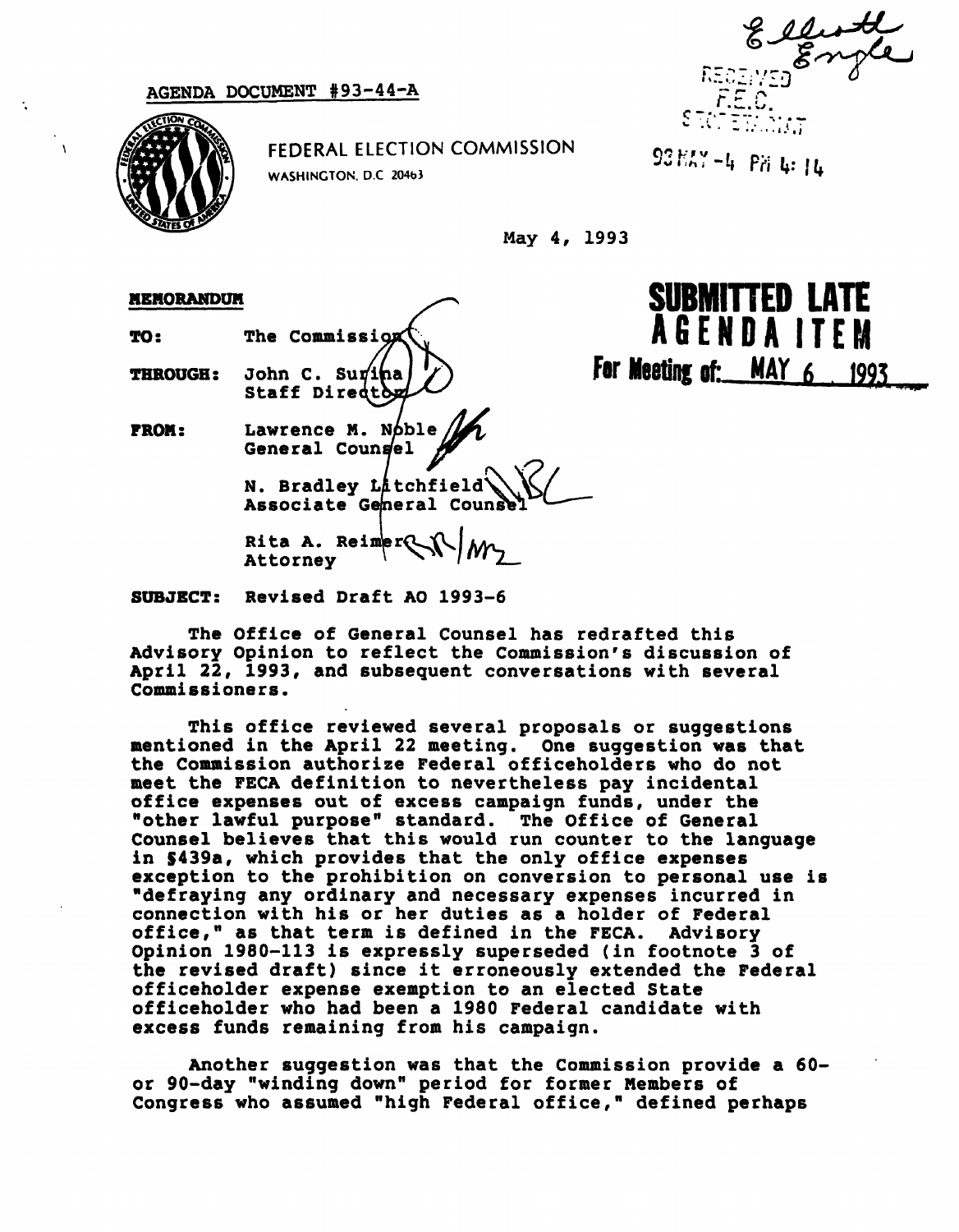Memorandum to the Commission Page 2

to include those positions which require Senate confirmation, during which virtually all "transition expenses" could be paid for with campaign funds. The revised draft addresses the time period presented by question (4), which pertains to preparing the committee's 1993 midyear FECA report, and concludes that the expenses incurred in connection with winding down both the campaign and the congressional office may be paid out of campaign funds at least until June 30, 1993. Further proposals for winding down or other committee expenses would need to be presented in a future advisory opinion request. The Office of General Counsel believes that any decision to prescribe a time period for either type of expense in the case of someone who left Congress for an Executive Branch position is clearly beyond the scope of the advisory opinion process and may require amending the FECA.

Ţγ.

Another suggestion was that the Office of General Counsel distinguish between "campaign funds" and "excess campaign funds" for this purpose; that is, require that campaign expenses and expenses incidental to Mr. Panetta's congressional service be paid for with campaign funds and the other<br>allowed expenditures be paid from excess funds. However, for allowed expenditures be paid from excess funds. purposes of this request, this is a difference in nomenclature without any legal or practical significance. (In order to advise the committee as to the reporting treatment for all the proposed disbursements, the draft does note the appropriate categories as set out in the regulations.) Mr. Panetta is not currently a candidate for Federal office in the 1994 or any future Federal election cycle, and his campaign committee has a substantial cash balance. Under these circumstances, the Office of General Counsel believes the terms can be used interchangeably. See discussion in fn. 1.

Finally, the draft opinion does not elaborate on the Federal income tax consequences (it does have the usual FEC tax disclaimer sentence) which appear to be significant and may require that the committee terminate its activities in the near future if it wishes to avoid or minimize certain Federal tax obligations. The Internal Revenue Code provides that certain uses of campaign funds are not treated as diverted for the personal use of a candidate or any other person; any other use would be deemed personal by the IRS. The exempted uses are transfers within a reasonable period of time to another qualified political organization, contributions to a public charity, or transfers to the general fund of the U.S. Treasury or of any State or local government. 26 U.S.C. 5527(d). IRS regulations also provide that funds may be held in reasonable anticipation of use by the political organization for future exempt functions. IRS  $Reg. 1.527-5(c)(1)$ .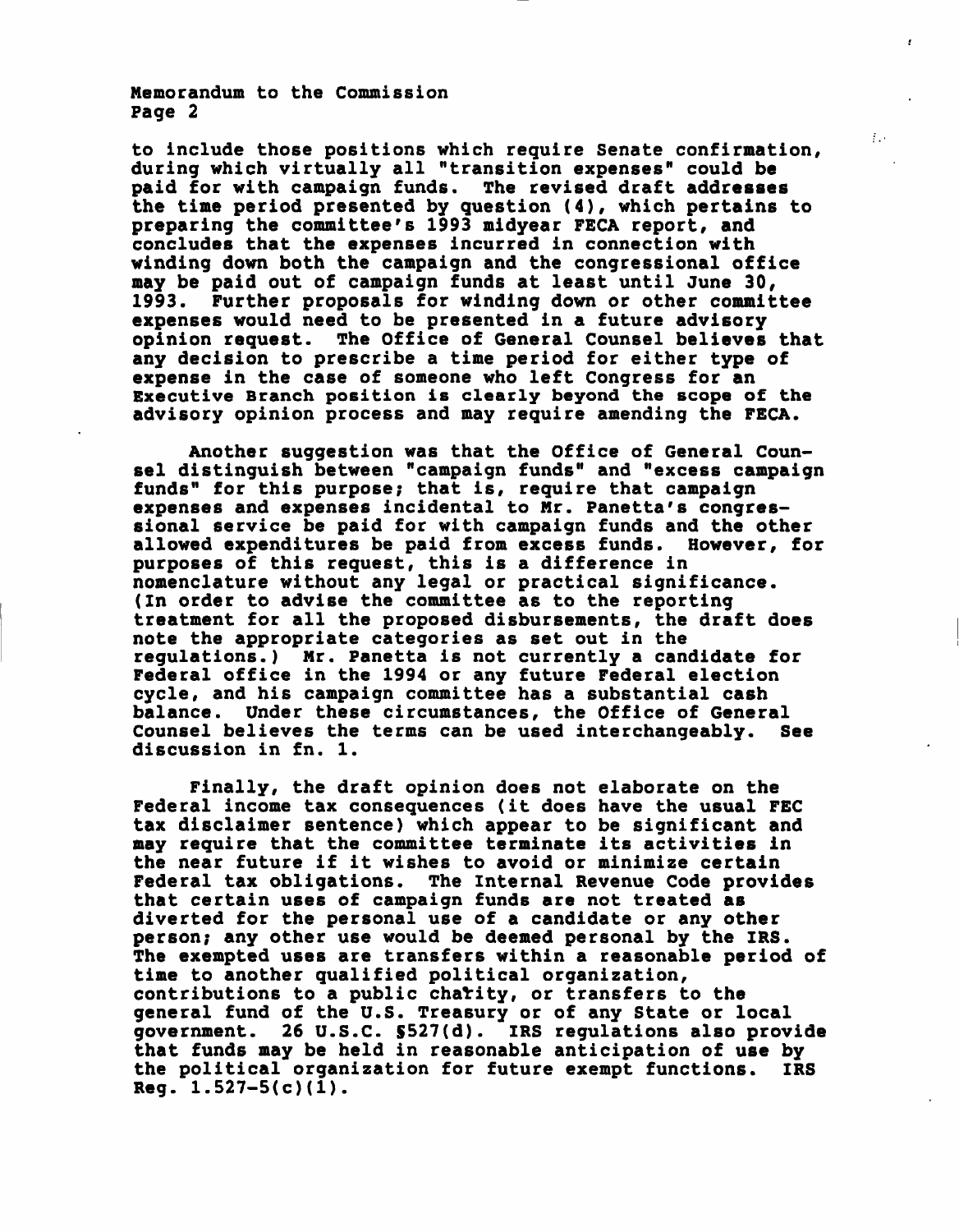Memorandum to the Commission Page 3

A current IRS training manual, provided to the Commission in September 1992, addresses several issues arising under 26 U.S.C. \$527. One of them is relevant here. At pages 469, 470 the manual states in part:

A principal campaign committee is not required to terminate immediately following an election. It may remain in existence for a reasonable period of time in order to wind up the affairs of the campaign without losing its status as a political organization. Similarly, a candidate may have the political campaign committee continue in existence between election cycles for use in a reelection effort. During those periods, the political organization will continue to qualify as a principal campaign committee under IRC 527(h). However, once a candidate indicates an intention not to seek reelection, the political campaign committee may retain its status as a principal campaign committee only for the period of time reasonably necessary to wind up the affairs of the campaign. If the committee remains in existence longer than is reasonably necessary, or is converted to another use, then its status as a principal campaign committee will be terminated, even if it still qualifies as a political organization. The determination of whether the committee has remained in existence longer than reasonably necessary or has been converted to another use is based on the facts and circumstances of the situation. Some factors to be considered are whether the candidate has taken any steps towards seeking election for a different office, whether the political expenditures of the committee are primarily in support of the candidate's campaign activities (either past or future), and whether the committee makes substantial non-political expenditures.

This office requests that the attached revised draft be considered by the Commission on its agenda for Nay 6, 1993.

Attachment

 $\cdot$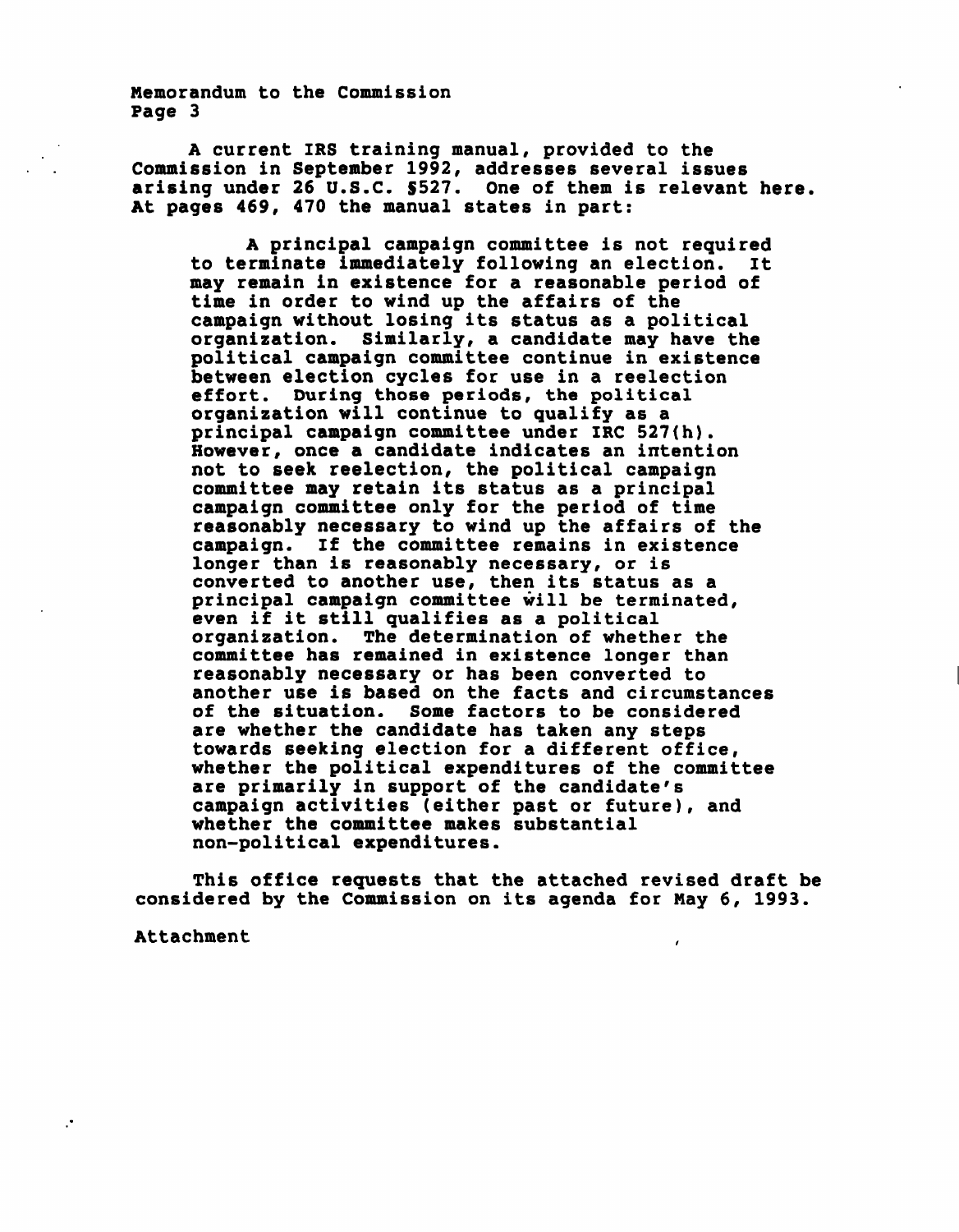## ADVISORY OPINION 1993-6

J. Breck Tostevin, Treasurer Citizens for Congressman Panetta Post Office Box 2703 Monterey, CA 93940

## DRAFT

Dear Mr. Tostevin:

 $\blacksquare$ 

 $\overline{2}$ 

 $\overline{\mathbf{3}}$ 

 $\blacktriangleleft$ 

5

6

 $\overline{\mathbf{z}}$ 

8

9

10

 $11$ 

 $12$ 

13

 $14$ 

15

16

 $17$ 

18

19

20

 $21$ 

22

23

24

25

26

 $27$ 

28

29

30

This responds to your letters dated March 15 and 25, 1993, that request an advisory opinion concerning application of the Federal Election Campaign Act of 1971, as amended ("FECA" or "the Act"), to certain uses of campaign funds by Citizens for Congressman Panetta ("the committee"), the authorized campaign committee of Leon E. Panetta.

You are the treasurer of the committee, which was designated as Mr. Panetta's principal campaign committee for the 1992 election cycle. Mr. Panetta served as a Member of Congress from January 1977 (the 95th Congress) through January 21, 1993 (a portion of the 103d Congress). He is currently Director of the Office of Management and Budget ("OMB").

You ask whether excess campaign funds held by the committee may lawfully be used for certain purposes.  $1/$  These

I/ The Advisory Opinion Request uses the term "campaign funds," while the pertinent statute, 2 U.S.C. S439a, and Commission regulations at 11 CFR 113.2, refer to "excess campaign funds." In this situation the terms may be used interchangeably, since the committee has more cash on hand than unpaid bills from the 1992 campaign, and Mr. Panetta is not a candidate for 1994 or any future Federal election cycle at this time. The committee's most recent report includes activity through December 31, 1992 and indicates that it has \$100,773 in cash on hand and \$2930 in outstanding debts and obligations.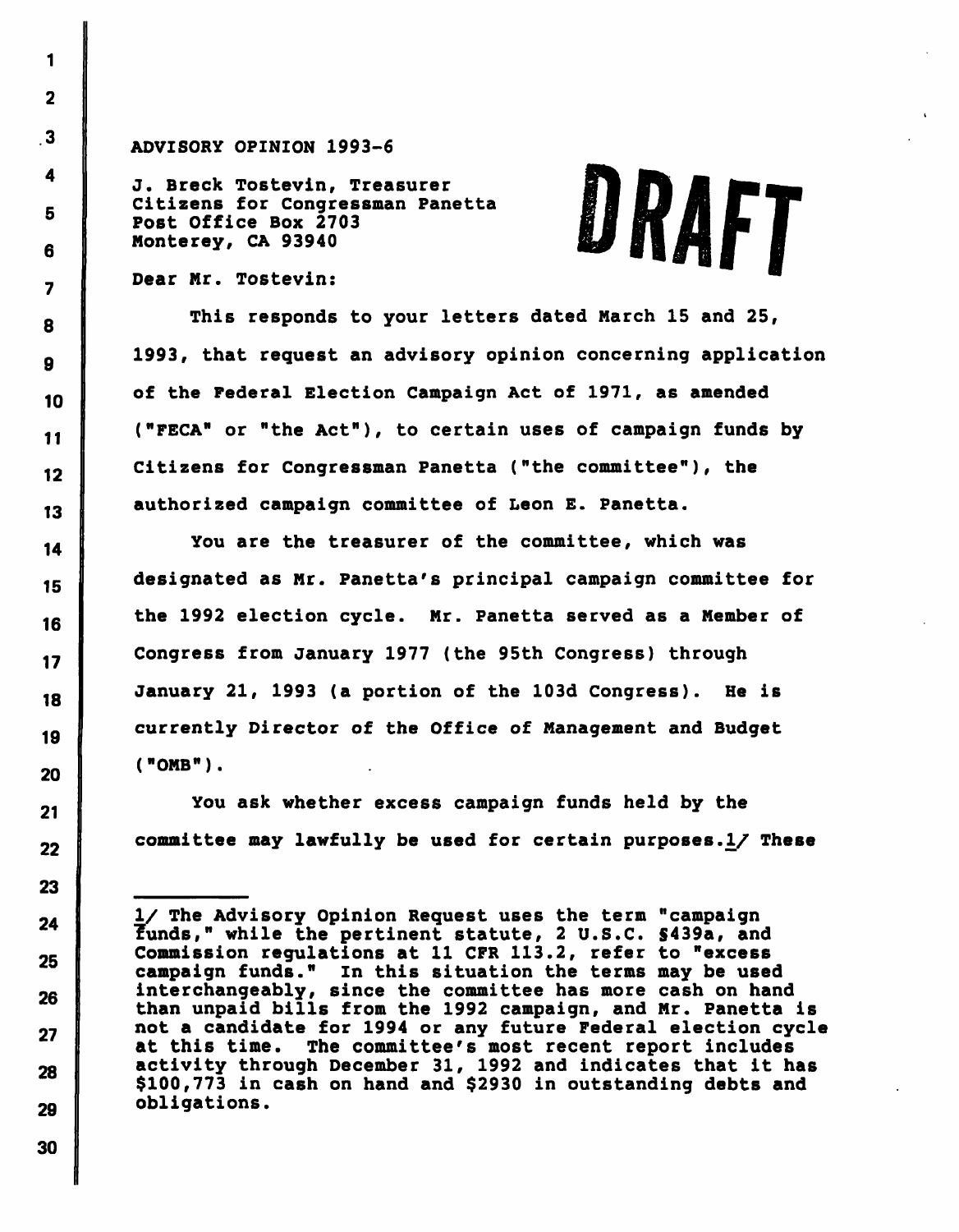1

 $\overline{\mathbf{2}}$ 

 $\ddot{4}$ 

5

6

 $\overline{\mathbf{z}}$ 

8

9

10

 $11$ 

 $12$ 

13

14

15

 $17$ 

18

19

20

21

22

23

24

25

26

27

nn

÷-

include: (1) hotel lodging in Washington, D.C., for two weeks surrounding President Clinton's inauguration on January 20, 1993; (2) transportation to and from political party events in Mr. Panetta's former congressional district; (3) certain payments to non-profit tax exempt organizations; (4) salaries of those hired to prepare and file committee reports with the Commission; and (5) expenses incurred to maintain committee archives and for the storage of papers. These proposed expenditures will be considered in turn.

(1) Your letters state that, during the month of January, 1993, Mr. Panetta stayed with his family at a Washington, D.C. hotel for two weeks during the presidential inaugural period. (His family does not reside in the Washington, D.C. area.) On January 21, 1993, Mr. Panetta resigned from the office of U.S. Representative in order to be sworn in to his current position. The swearing in occurred on January 22, 1993. He remained with his family at the same hotel until January 29, 1993.

You explain that, prior to his being sworn in as Director of OMB, Mr. Panetta shared a rented townhouse with three other Members of Congress. Because the OMB legal counsel advised Mr. Panetta that a conflict of interest would arise if he were to continue to reside with members of the legislative branch, Mr. and Mrs. Panetta immediately began to look for other permanent living arrangements for him. Mr. Panetta was able to move to new housing on January 29, 1993,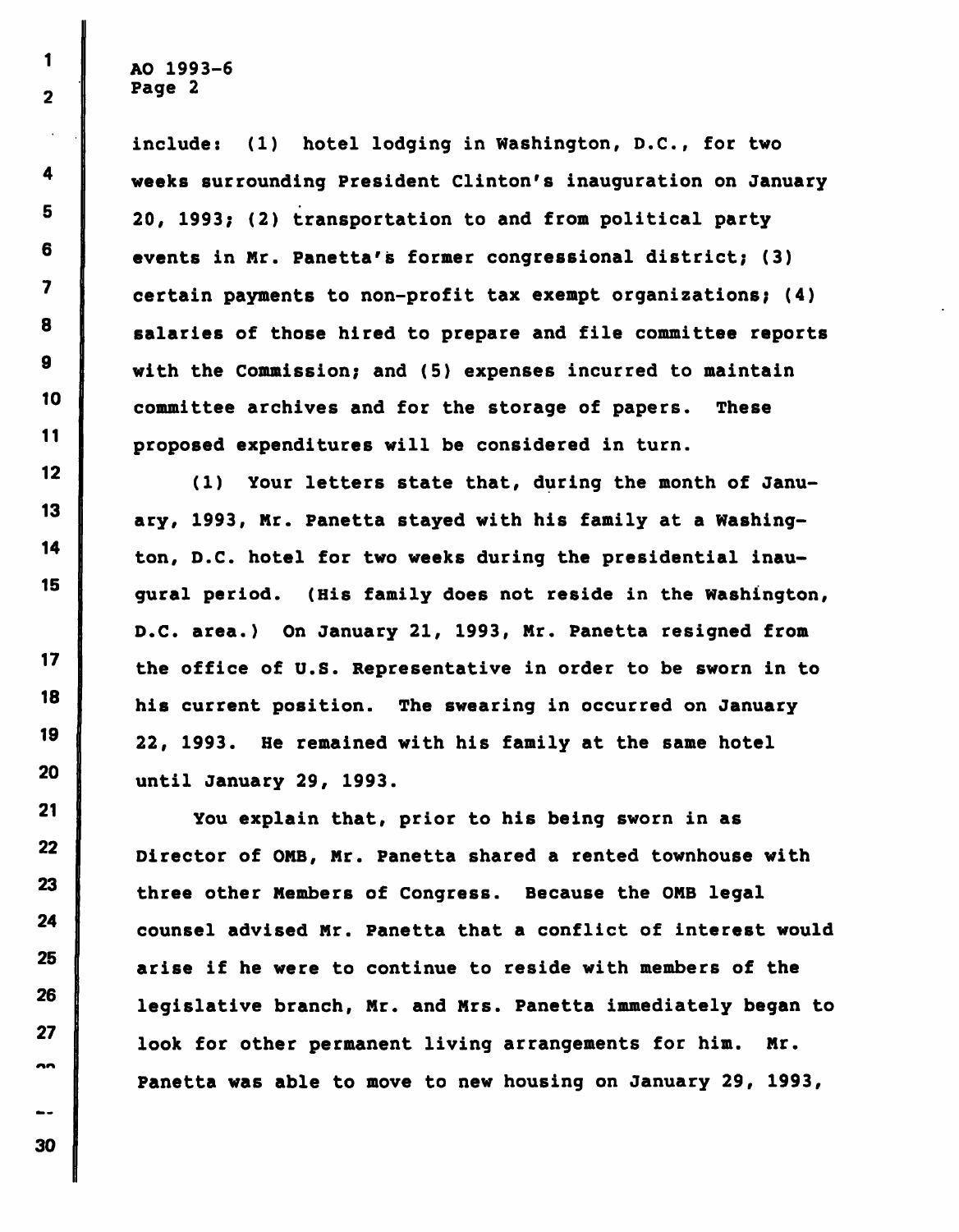when he vacated his lodging at the hotel.

You further explain that Mr. Panetta was required to vacate his office in the House of Representatives when he was sworn in as Director of OMB, that is, on January 22, 1993. He was not provided with transitional office space either by President Clinton's transition office or by ONB before his nomination as Director of ONB was confirmed.

P.

The hotel space where Mr. Panetta stayed afforded him office space during the transition in order to hold necessary meetings, as well as to have space in which to work during the transition period. This work included both ONB work, final elements of work from his congressional office, and work on the logistics of the move from the congressional office to ONB. Since Mrs. Panetta, as the unpaid district administrator for Nr. Panetta for 16 years, was quite familiar with his office files and systems, she worked with him "on the closure of the congressional office" and on his transition to ONB. The hotel space was also used to entertain and meet with residents of the 17th Congressional District of California who visited Washington, D.C. during this two week time-frame.

You ask whether the committee may pay the costs of the hotel space for the second week of use, i.e., from January 22 through January 29, 1993. As of January 22, Nr. Panetta no longer qualified as a holder of or candidate for Federal office. However, the space was used in part to wind down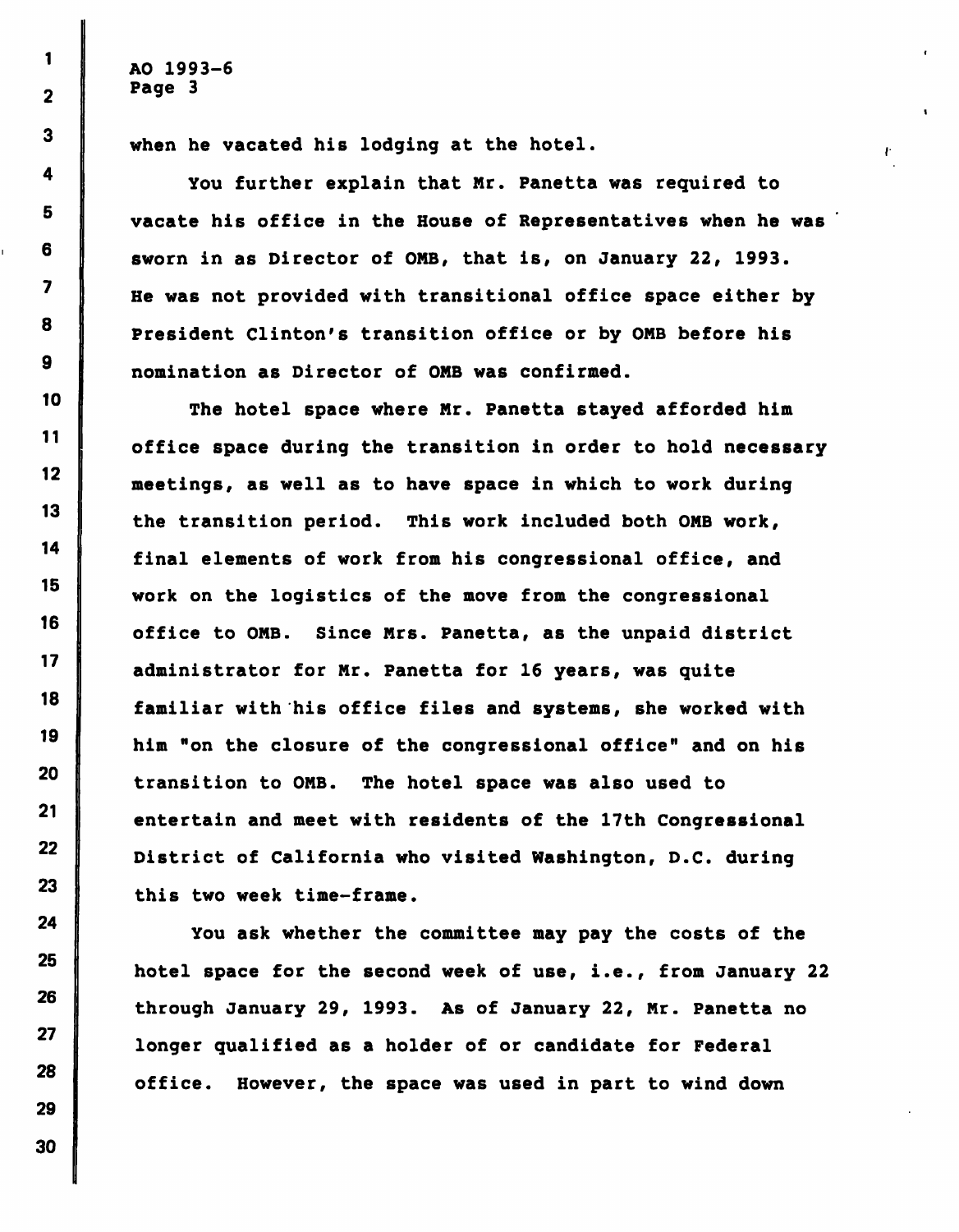1

 $\overline{2}$ 

4

5

6

 $\overline{\mathbf{z}}$ 

8

9

10

 $11$ 

 $12<sub>2</sub>$ 

13

14

15

 $17$ 

18

19

20

 $21$ 

22

23

24

25

26

27

congressional business and to entertain constituents from Mr. Panetta's congressional district.

The applicable provision of the Act, 2 U.S.C. 5439a, "Use of contributed amounts for certain purposes," states:

Amounts received by a candidate as contributions that are in excess of any amount necessary to defray his expenditures, and any other amounts contributed to an individual for the purpose of supporting his or her activities as a holder of Federal office, may be used by such candidate or individual, as the case may be, to defray any ordinary and necessary expenses incurred in connection with his or her duties as a holder of Federal office, may be contributed to any organization described in section 170(c) of title 26, or may be used for any other lawful purpose, including transfers without limitation to any national, State, or local committee of any political party; except that no such amounts may be converted by any person to any personal use, other than to defray any ordinary and necessary expenses incurred in connection with his or her duties as a holder of Federal office.

Under this language, a narrow exception to the "personal use" prohibition is carved out for "defray[ing] any ordinary and necessary expenses incurred in connection with . . . duties as a holder of Federal office." However, "Federal office" for purposes of the FECA is defined as "the office of President or Vice President, or of Senator or Representative in, or Delegate or Resident Commissioner to, the Congress." 2 U.S.C. \$431(3), 11 CFR 100.4. Thus Mr. Panetta's current position, Director of ONB, is not considered a "Federal office" for purposes of 2 U.S.C. S439a.

. "Excess campaign funds" are defined in Commission regulations as "amounts received by a candidate as contributions

30

 $\overline{a}$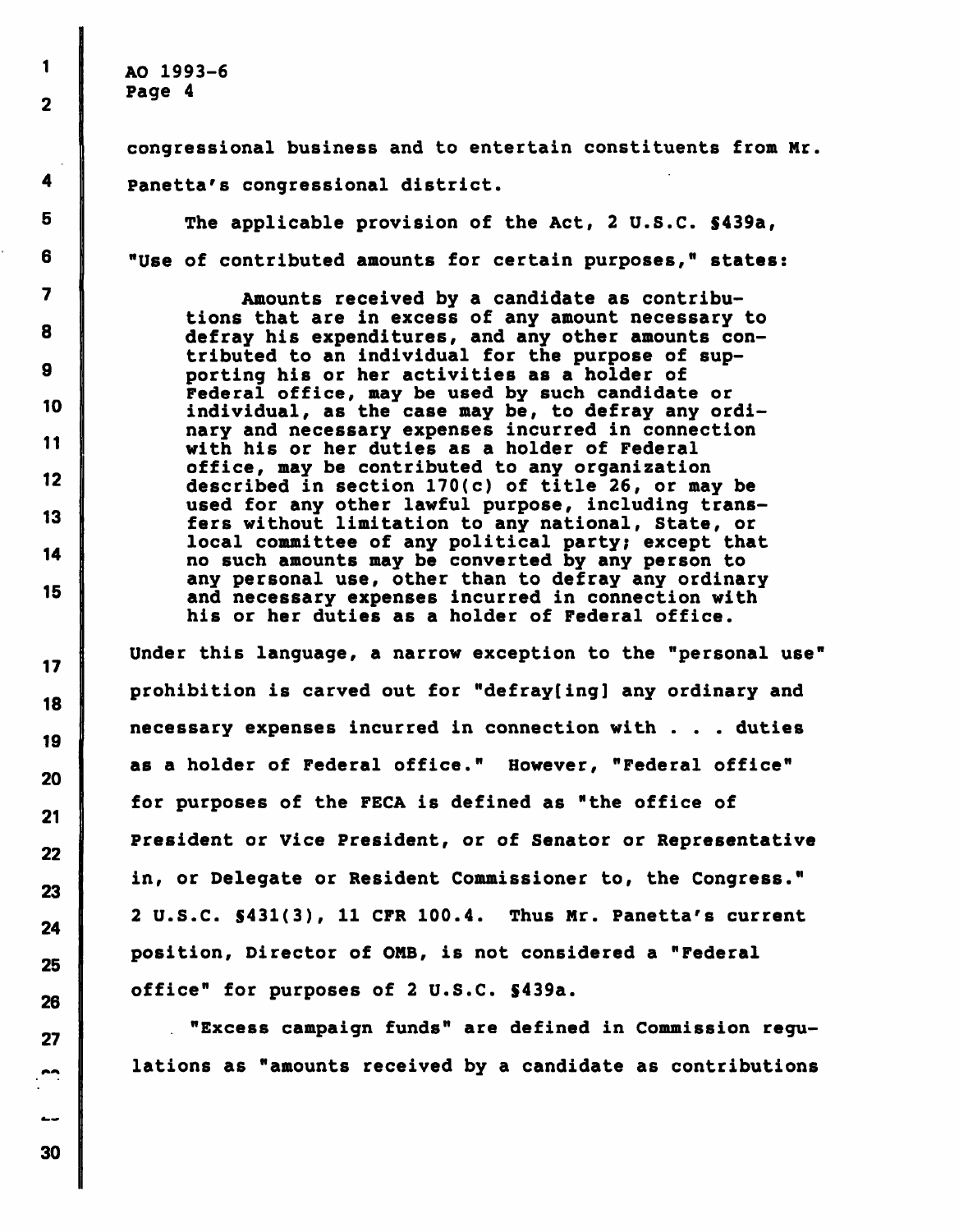which he or she determines are in excess of any amount necessary to defray his or her campaign expenditures." 11 CFR 113.l(e). The Commission has issued numerous advisory opinions that emphasize the wide discretion candidates and their agents may exercise in making expenditures for the purpose of influencing the candidate's nomination or election. Where the opinions involved Members of Congress, the reasoning was based on such Member's continuing candidacy in future election cycles, rather than on status as a Member of Congress. See Advisory Opinion 1988-13 and opinions cited therein.

The Commission notes that Mr. Fanetta was a Member of Congress on January 8, 1980. Had he not served in the 103d Congress, he would have qualified as a "grandfathered" Member and thus been eligible to convert excess campaign funds to personal use.2/ His service in the 103d Congress means that he no longer qualifies under the "grandfather" provision and therefore may not convert any campaign funds to personal use. The question thus becomes which of the proposed expenditures are permissible under 2 U.S.C. \$439a, and which would

30

 $\mathbf{1}$ 

<sup>2/</sup> The Federal Election Campaign Act Amendments of 1979, Pub L. 96-187, amended 2 U.S.C. S439a to prohibit any candidate or Member of Congress not in office on January 8, 1980 from converting any excess campaign funds to personal use, but allowed uses of such funds for the purposes set out in the statute. The Ethics Reform Act of 1989, Pub. L. 101-104, further amended this section to prohibit any Member of Congress who serves in the 103d or a later Congress from converting excess campaign funds to personal use as of the first date of such service. Mr. Panetta was sworn in as a Member of the 103d Congress on January 5, 1993.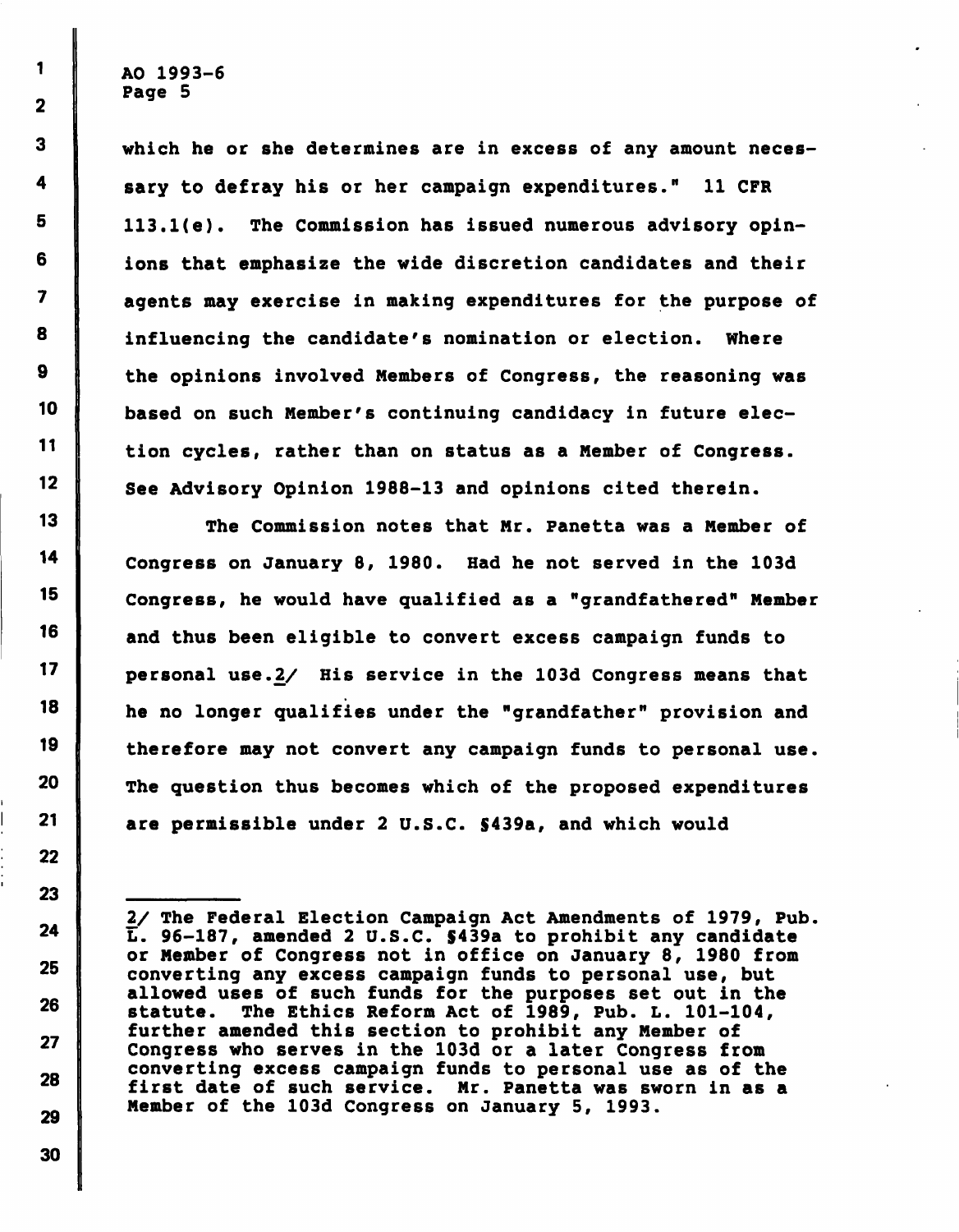$1 \parallel$  AO 1993-6  $2$  Page 6

I

4

constitute a prohibited personal use.

If the use of funds in question does not constitute a 5 "personal use" and is not otherwise "unlawful," it is  $6$  permissible under the statute. The Commission has indicated 7 that some payments by a principal campaign committee would  $8$  constitute a prohibited personal use.

9 In Advisory Opinion 1980-138 the Commission concluded  $10$  that payment of living expenses of a senator-elect and his  $\begin{array}{c} 11 \end{array}$  family would be impermissible because those expenses would 12 have existed whether or not the senator-elect had been  $13$  elected and such expenses were not merely "incidental" to his 14 election. In Advisory Opinion 1983-27 the Commission  $15$  indicated that a defeated House candidate could donate excess campaign funds to an educational foundation, but he "would 17 | not be permitted to receive any funds from [the foundation], 18 including, but not limited to, any compensation, loans,  $19$  awards, grants, or fellowships, until such time as [the  $20$   $\parallel$  foundation] has expended, for purposes unrelated to [his] 21 personal benefit, the entire amount so donated." Only  $22$  ordinary and necessary expenses incurred on behalf of the  $23$   $\parallel$  foundation as chairman of the board of directors could be  $24$  reimbursed to the former candidate. Similarly, in Advisory Opinion 1986-39, the Commission concluded that a defeated candidate's donation of excess campaign funds to a trust for  $27$  | a child would not be a prohibited personal use because it would "not benefit [him] in any apparent financial respect."

30

25

26

nn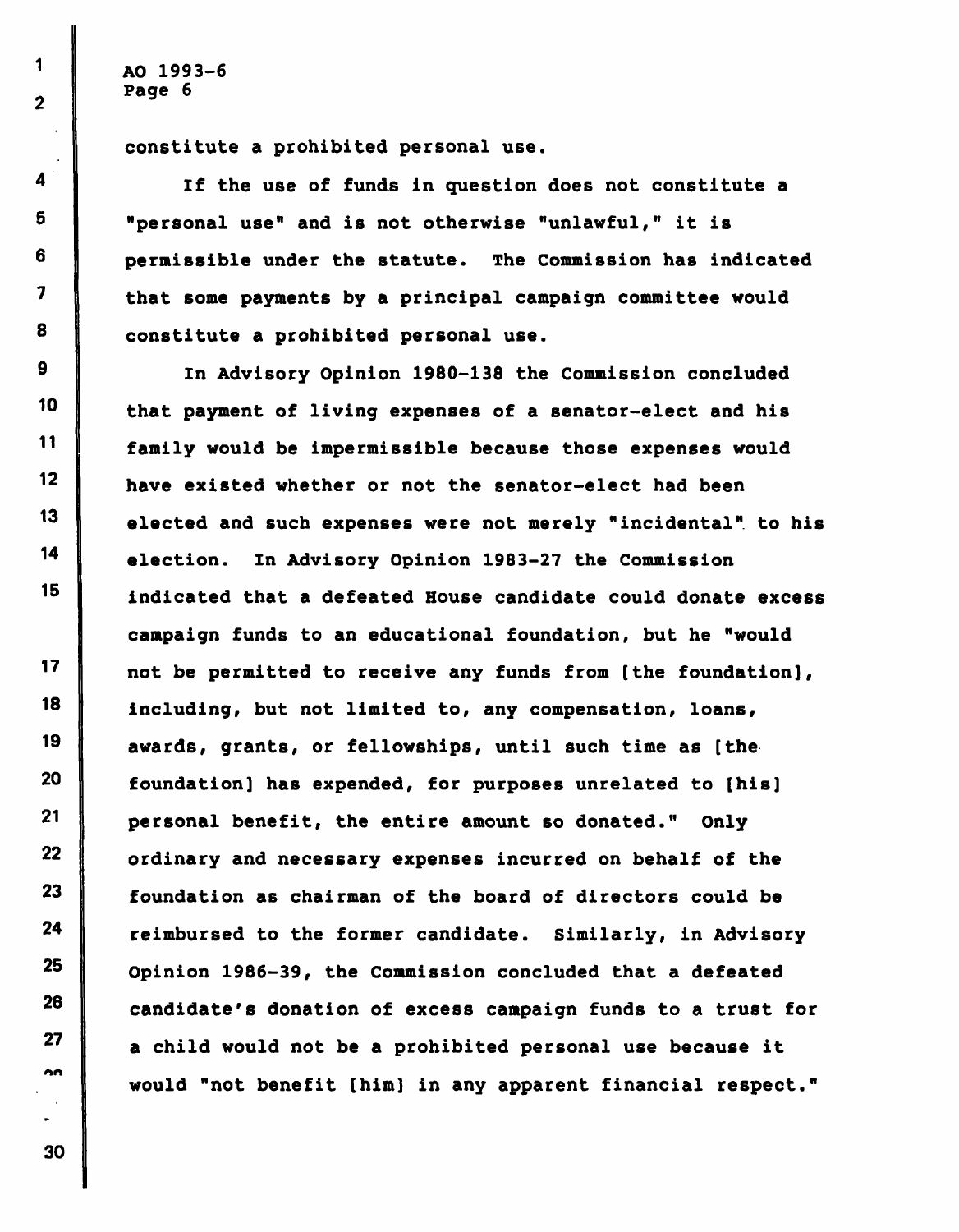$1 \parallel$  AO 1993-6  $2$  Page 7

3 Some latitude has been given to persons to use excess <sup>4</sup> campaign funds for what could be termed "campaign related"  $5$  purposes such as: (1) winding down a campaign headquarters  $6$  (Advisory Opinion 1980-138); (2) sending holiday greeting 7 | cards to thank former campaign staff (Advisory Opinion  $8$  | 1980-123); and (3) establishing a fund for a possible future 9 campaign for Federal or non-Federal office (Advisory Opinion 10 1980-113).3/ Furthermore, in Advisory Opinion 1981-2, the 11 Commission concluded that a Member of Congress could pay from 12 **campaign funds the costs of a reception held for constituents** 13 on the day of the Member's swearing-in to office. The  $14$  standard applied was whether the described activity had "an 15 election influencing purpose, either retrospective or

17 3/ Advisory Opinion 1980-113 also considered other uses of excess campaign funds. It involved an elected State<br>officeholder who was concurrently a Federal candidate in the<br>1980 Federal election cycle and proposed to use excess 19 campaign funds "in carrying out his official State duties." The Commission viewed this use as a "lawful purpose" under<br>20 I the Act, and in doing so implicitly recognized that its regulations define an "office account" to include those 21 established for an individual who was both a candidate for<br>Federal office and who held an elected public office at the 22 State level, or for one who held a Federal office as defined by the Act. 11 CFR 113.1(b), 113.1(d). Such office accounts<br>23 are no longer permitted for Members of either house of Congress, and since its issuance 12 1/2 years ago the Commission<br>24 has never relied on this opinion for the proposition that excess campaign funds can be used for the expenses of holding  $25$  any public office such as an appointed office in the Executive Branch of the Federal Government. Accordingly, the 26 Commission expressly concludes here that Advisory Opinion 1980-113 is superseded to the extent it held that 2 U.S.C.<br>
8439a permits a former candidate for Federal office to spend 28 campaign funds for expenses related to that person's position<br>28 can below of State of issue or any office which is not a as a holder of State office or any office which is not a Federal office as defined in the Act.

29 30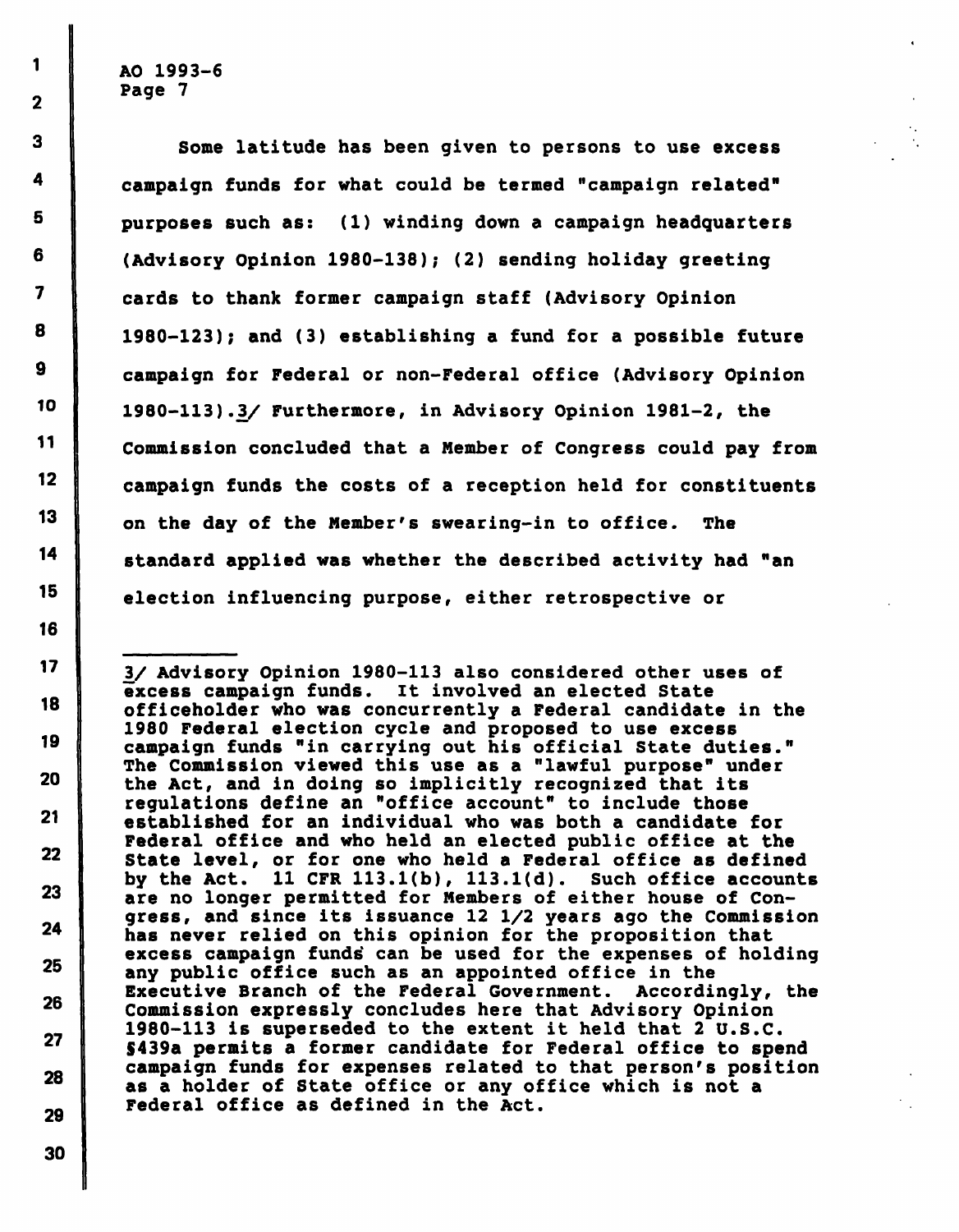1

2

4

5

6

7

8

9

10

11

12

13

14

15

17

18

19

20

21

22

23

24

25

26

27

nn

prospective." Also, in Advisory Opinion 1978-43, the Commission held that a former Member of Congress who had not sought re-election could use excess campaign funds to employ staff and pay "incidental expenses" for duties which were imposed by virtue of her having been a Member of Congress.

In Mr. Panetta's case, the space at issue was also used to provide lodging for his family, and for start-up activities in connection with his new position at OMB. In Advisory Opinion 1980-138, the Commission held that a non-grandfathered Senator-elect could not use campaign funds to pay personal living expenses incurred during the period between the election and the date he would assume his Senate office. Such expenses were considered as not "incidental" to the election since they would exist regardless of the outcome.

Applying these precedents, the Commission concludes that the committee may use excess campaign funds to pay for some portion of the cost of the hotel space used by Mr. and Mrs. Panetta for the period January 22-29, 1993. This conclusion reflects the use of this space by Mr. Panetta, and by Mrs. Panetta to the extent she assisted in this activity, to wind down Mr. Panetta's congressional duties. The percentage chosen should reflect the amount of time and hotel space devoted to these congressional duties, compared to that devoted to OMB duties and personal activities.

The Commission notes that these same precedents control disbursements from excess funds to pay for the initial week's

 $\mathbf{L}$ 30

ł,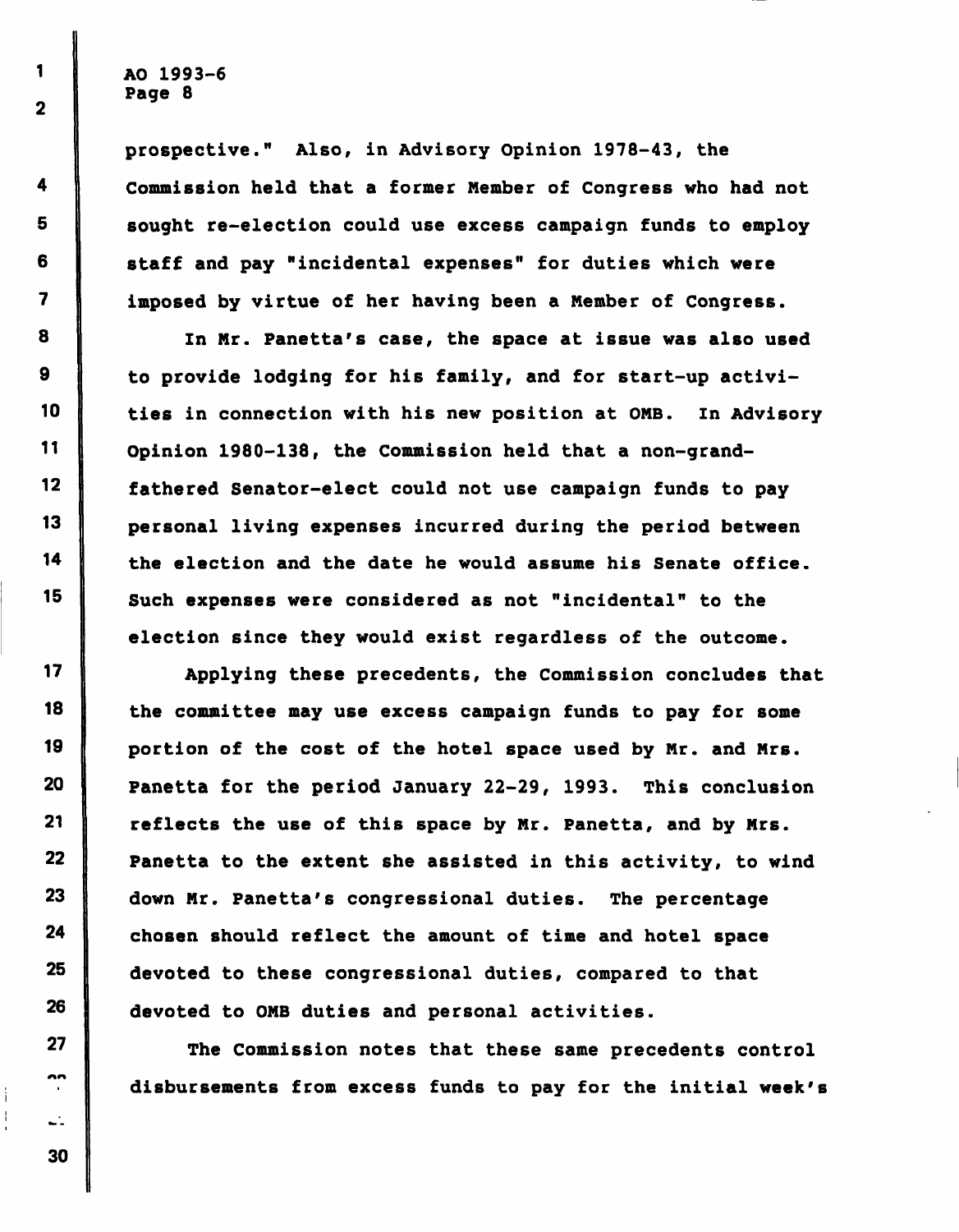3 | cost, when the space was similarly used to lodge Mr. Panetta 4 | and his family, as well as to entertain constituents and for 5 | transition work on both congressional and OMB matters. Thus, 6 I the committee may use excess funds to pay the percentage of 7 Mr. Panetta's total hotel expenses for that week that re-8 flects the amount of time and hotel space devoted by him and 9 | Mrs. Panetta to his congressional duties during this period.

10 (2) Your second question involves certain costs of II travel by Mr. Panetta. You ask whether committee funds may  $12$  be used to cover the costs of Mr. Panetta's travel to and 13 from events such as a Democratic party event held in his 14 former district to honor him for his past congressional 15 service.

16 The Act allows unlimited contributions or transfers of 17 excess campaign funds to any national, State, or local com-18 mittee of any political party. See 11 CFR 113.2(c). The 19 Commission notes that the political party events at which Mr. 20 Panetta is the honored guest (or speaker) may also be 21 fundraisers for the party organization that invites him. 22 Expenses incurred in connection with his attendance at such  $23$  events would qualify as contributions or donations to the 24 appropriate party committee(s), and may appropriately be paid 25 from excess campaign funds.

 $26$  There may be other situations, however, where Mr. 27 **Panetta's appearance is either not as an invited honoree or**  $28$  speaker at a political party event, or where he combines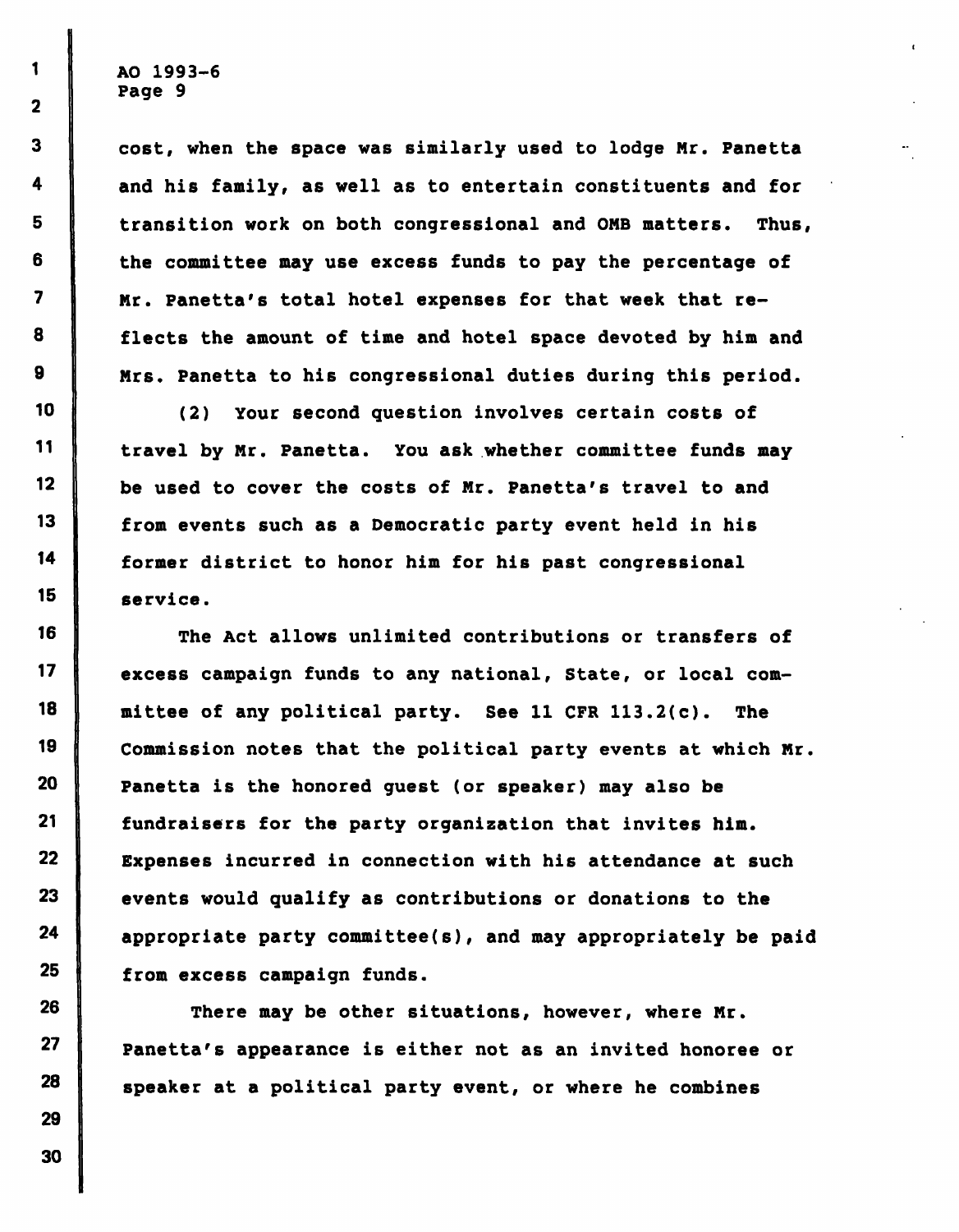$1 \quad \text{ao } 1993 - 6$  $\begin{array}{|c|c|c|}\n\hline\n2 & \multicolumn{1}{|c|}{\text{Page 10}}\n\end{array}$ 

 $\mathbf{I}$ 

4

13

attendance at the party event and personal activity on the same trip. Based on the particular circumstances involved,  $5$  expenses incurred for these trips could be characterized as <sup>6</sup> personal or mixed use.

7 The Commission notes, however, that if a party committee  $8$  chooses to pay for Mr. Panetta's transportation to and from a  $9$  a qualified party-sponsored event (as described above), the <sup>10</sup> campaign committee could reimburse the party for the cost of 11 the transportation by making a contribution of that amount to 12 the party under the "unlimited political party transfer" provision of \$439a. The Commission therefore concludes that 14 the committee may use campaign funds to pay Mr. Panetta's 15 direct transportation costs incurred for this purpose.

If the trip is for mixed purposes, however, campaign  $17$   $\parallel$  funds may be used to pay no more than the transportation 18 costs to and from the event, and any related lodging or per 19 diem costs (generally no more than one day and/or one night <sup>20</sup> per event). Expenses for the days Mr. Panetta spends on <sup>21</sup> personal or other non-party activity cannot be paid out of  $22$  campaign funds, because this would be a prohibited personal 23 use of these funds. $4/$ 

30

1

24

26

 $25$  |  $4/$  The Commission notes that its campaign travel allocation regulations would not govern the situation you pose since Nr. Panetta is not a candidate for Federal office and since the described travel by him would not appear to be on behalf of any Federal candidate. See 11 CFR 106.3. Furthermore, the  $2Q$  exemption for travel expenses on behalf of a political party committee is not implicated here since Nr. Panetta's expenses would be reimbursed by the committee and not paid from his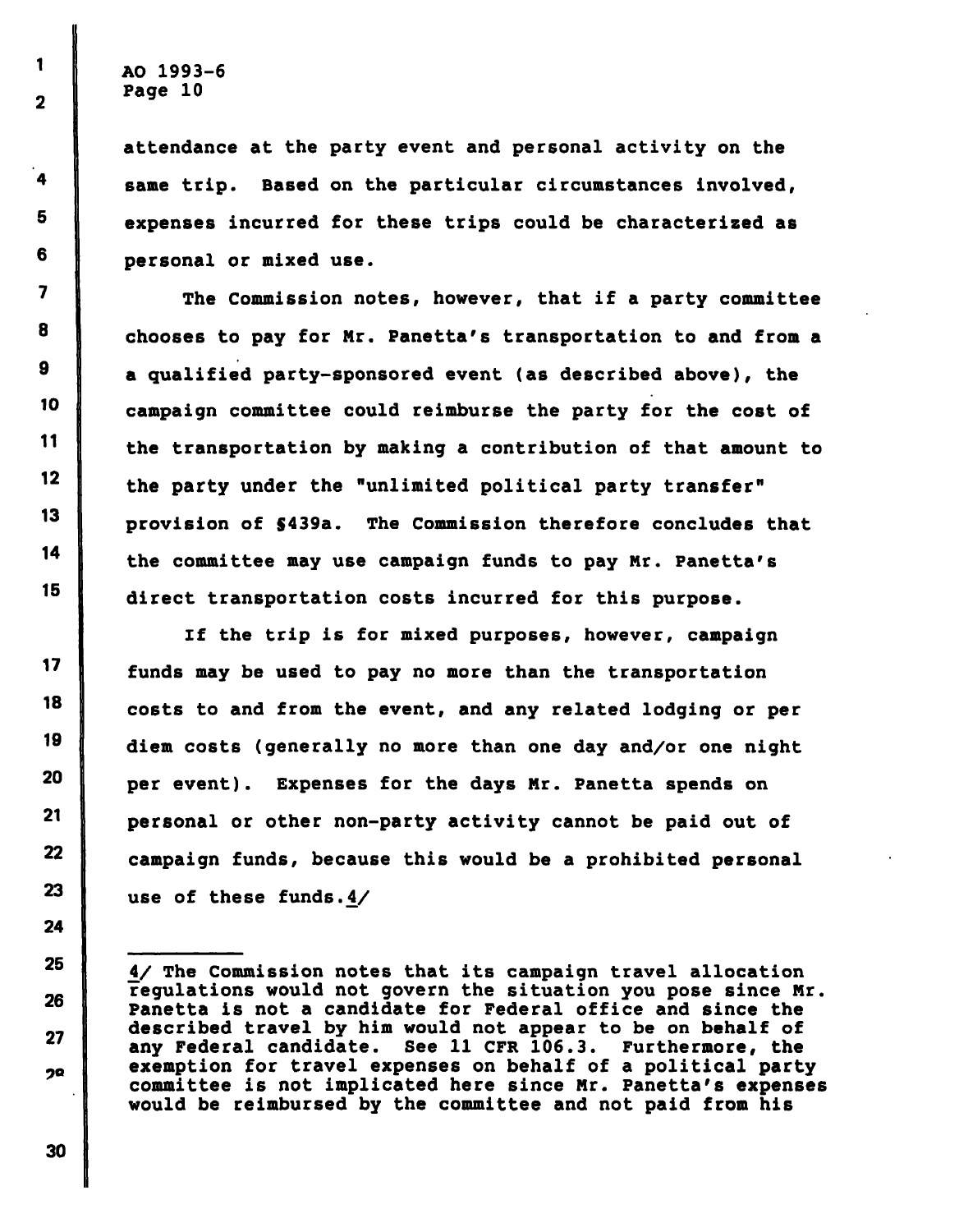$1 \parallel$  AO 1993-6  $2$  Page 11

3 (3) Your third question involves providing money to 4 charitable non-profit organizations that are tax exempt under  $5$  | 26 U.S.C.  $$501(c)(3)$ . You state the money would be used for  $6$  such things as fundraising events, drives and membership fees.

 $8$  The Act at 2 U.S.C. \$439a specifically states that 9 excess campaign funds may be contributed to any organization 10 described in \$170(c) of title 26. Since \$170(c) includes tax 11 exempt  $$501(c)(3)$  organizations, excess campaign funds may be 12 freely donated to such organizations.5/

'3 The Commission concludes, however, that charitable contributions, as referred to in 2 U.S.C. S439a, does not 15 include the payment of dues or other membership fees on behalf of a person who is not a Federal candidate or office- holder. Paying these dues or membership fees on behalf of 18 | Mr. Panetta, who is not a Federal candidate or officeholder under the FECA, would benefit him in an apparent financial respect and would be a personal use of committee funds in **contravention of the Act.** See Advisory Opinions 1986-39 and

23 (Footnote 4 continued from previous page)<br>personal funds. See 2 U.S.C. \$431(8)(B)( **our personal funds.** See 2 U.S.C.  $\frac{1}{24}$  (B)(iv), 11 CFR<br> **24** 100 7(b)(8)  $100.7(b)(8)$ .

<sup>25</sup>  $\frac{5}{10}$   $\frac{5}{10}$  The Commission notes that some of your proposed recipients<br> **25**  $\frac{1}{20}$   $\frac{1}{20}$   $\frac{1}{20}$   $\frac{1}{20}$   $\frac{1}{20}$   $\frac{1}{20}$   $\frac{1}{20}$   $\frac{1}{20}$   $\frac{1}{20}$   $\frac{1}{20}$   $\frac{1}{20}$   $\frac{1}{20$ e.g., chambers of commerce, may not qualify as §501(c)(3) <sup>26</sup> organizations. Donations to such other recipients may still qualify as transfers to \$170(c) organizations, while others would be are permissible under the "any other lawful purpose" clause of \$439a. However, tax treatment of such contributions may differ from that accorded donations to S501(c)(3) organizations.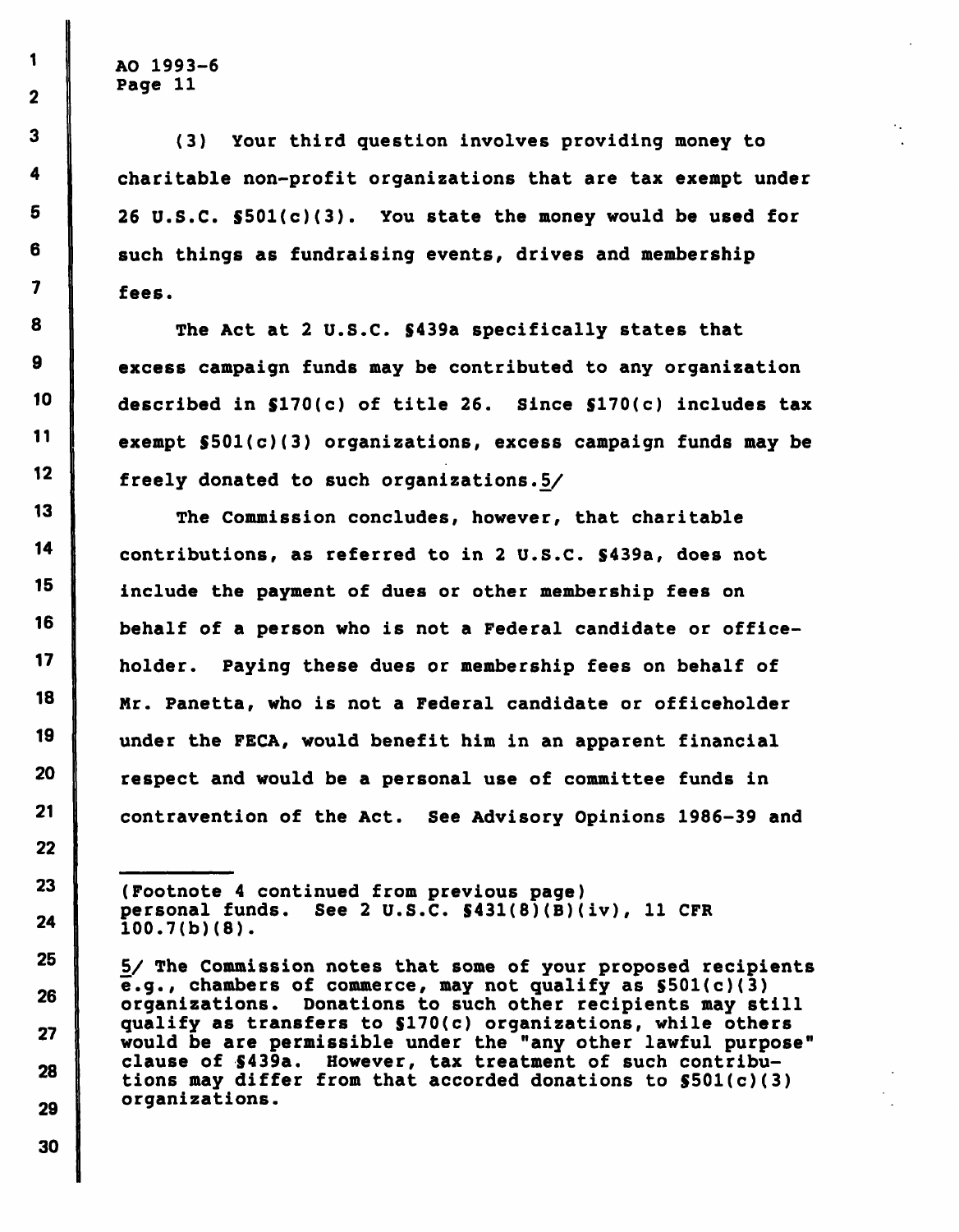$1 \parallel$  AO 1993-6 Page 12

1983-27.

<sup>4</sup> (4) You next ask whether, since the "campaign remains <sup>5</sup> intact," committee funds can be used to hire individuals to  $6$   $\parallel$  compile and complete the 1993 midyear report required under 7 the Act. In its Informational Letter responding to Advisory 8 Opinion Request 1976-101, the Commission specifically  $9$  authorized the use of excess campaign funds to pay the costs 10 incurred for "staff, headquarters, and supplies in order to II file Federal Election Commission reports." The Commission 12 here reiterates that it is appropriate to use campaign funds 13 for this purpose. However, since you have not proposed or described any winding down or other committee activity beyond 15 June 30, 1993, the closing date for the midyear report, the Commission does not reach any issues that may be raised if the committee's financial activity continues beyond that 18 date.

(5) Your final question involves committee expenses 20 incurred in maintaining campaign archiving and storage of 21 papers, files and other materials, along with the telephone 22 and clerical costs of winding down previous campaign 23 activity.

  $\parallel$  As already noted, the Commission concluded in Advisory Opinion 1978-43 that a former Member of Congress who had not sought re-election could use excess campaign funds to employ staff and pay "incidental expenses" for duties which were imposed by virtue of her having been a Member of Congress.

 $17$ 19 »»n  $-1$ 30

 $14$ 

 $\overline{2}$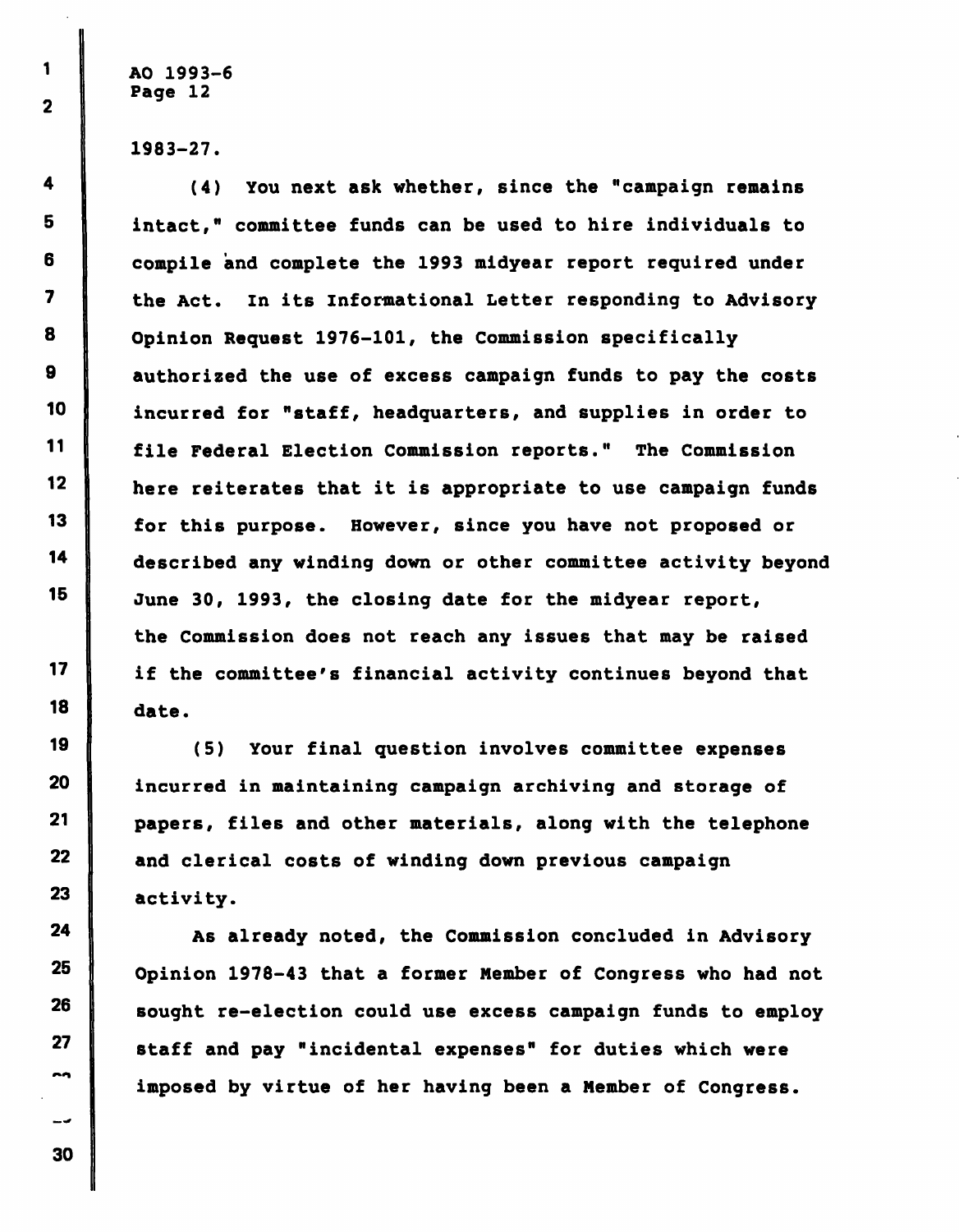While that opinion did not elaborate on what constitutes "incidental expenses" for this purpose, other Advisory Opinions, issued to Members who were making the transition into (rather than out of) office, provide some guidance in this area. These costs have been held to include such things as staff salaries, office supplies, rent, postage, telephone, and telegraph expenses. See Re: Advisory Opinion Request 1976-101, and Advisory Opinions 1980-138 and 1982-57. The circumstances raised in your request are comparable to those addressed in these opinions, and the Commission concludes that you may similarly use campaign funds to pay these costs at least until June 30, 1993. The Commission would need to review the facts and circumstances pertaining to committee activity after June 30 in order to consider whether further disbursements for similar purposes are permitted under 2 U.S.C. \$439a. Another advisory opinion request may be submitted to present any factual situation which arises at that time.

The Commission notes that all committee payments for those purposes allowed by this opinion are required to be reported by the committee as either other disbursements (for payments covered in questions one, two, and three), or as operating expenditures (for payments covered by questions four and five). 11 CFR  $104.3(b)(2)$ ,  $104.3(b)(4)(i)$ , 104.3(b)(4)(vi).

The Commission expresses no opinion as to the possible

1

 $\overline{2}$